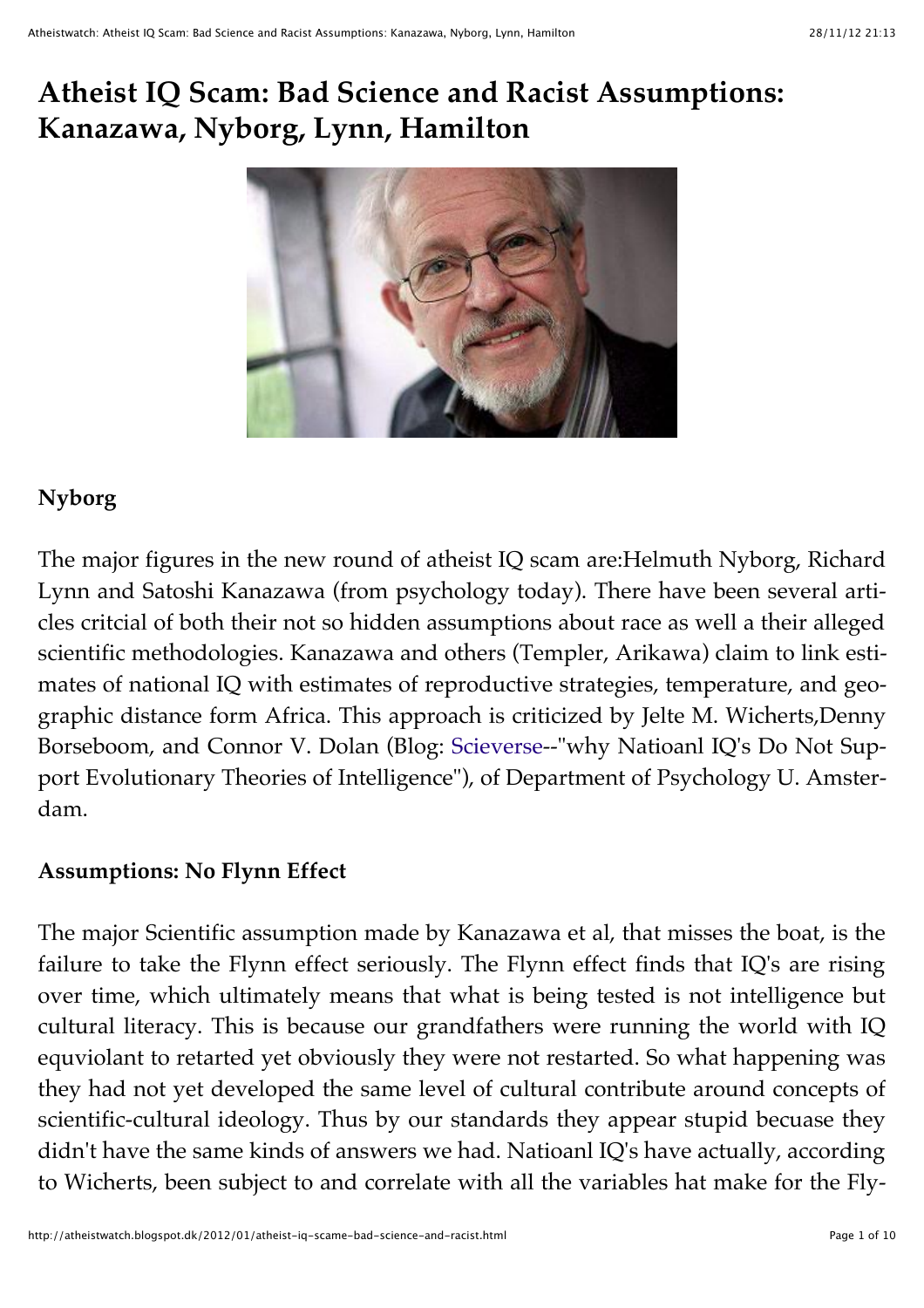nn effect.

The Flynn effect directly challenges the validity of IQ tests as a valid measurement of intelligence. It basically says they are not measuring intelligence but cultural constructs such a scientifically ideological truth regime. These Brave New World Atheists make assumptions that write the effect off even though its' been scientifically established and is accepted by psychologist the world over. They also make assumptions about migration and reproduction that don't account for modern develoepments.

## **The Savanna theory.**

This is a racist theory, developed by Raymond Dart (1925) which assumes percent and insurmountable brain shrinkage by tribes (African) who moved to the savanna. It seems to have been an attempt to explain racial differences:

# [Belayneh Abate](http://addisvoice.com/article/kanazawa.pdf) (PDF)

November 10, 2006.

[4, 5] What this theory in simple terms, asserts is that early homids (perhaps Lucy and her neighbors), were faced with lack of forest. To overcome this problem our ancestors went to the Savanna (grass land) and adapted themselves to that environment. However, as it was mentioned in Kanazawa's paper [1] for a man to learn this adaptation measures, the exposure (for example, shrinkage of the forest) has to occur at the early developmental stage of the brain. One can derive from this assertion that Africans who are deprived of any kind of modern technology during their early brain developmental stage will remain stupid or idiots no matter what! Recommending "googling" the critics of Savanna Theory, I will leave the judgment about the plausibility of this theory to the readers.

Kanazawa uses the term "savanna principle" for the idea that the brain evolved on the savanna the extremely differnt enviroment form our urban one created "difficul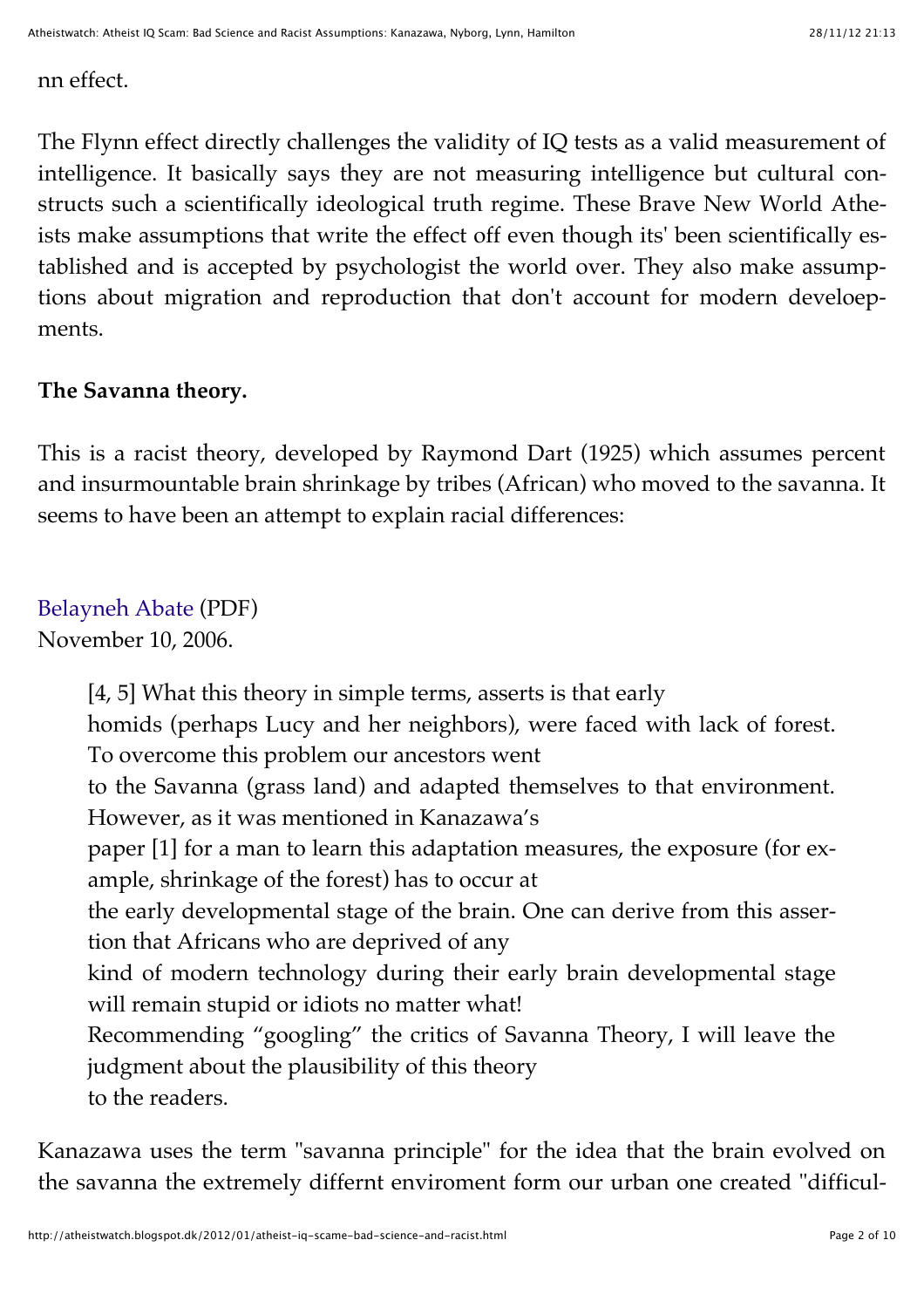ties.**"** (**[^](http://en.wikipedia.org/wiki/Satoshi_Kanazawa#cite_ref-5)** Kanazawa, Satoshi (2004) The Savanna principle. Managerial and decision economics, 25 (1). pp. 41–54. ISSN 0143-6570**) I documented Kanazawa's adherence to the Savanna theory when I first discussed his articles on the Psychology Today Blog on this blog in ["Atheism's Psychology Today Scam."](http://atheistwatch.blogspot.com/2010/10/atheisms-psychology-today-scam.html)**

## **Flawed Data Collection:**

Still dealing with Kanazawa, as I have pointed out before, he barrows his data second hand from different places. These guys make different assumptions.

## **ibid**

Data Collection Problem: Kanazawa admits borrowing secondary data from different places. He borrowed the IQ data from Lynn (Northern Ireland) and Vanhanen (Finland) Table-1. According to him, IQ was directly measured only

in eleven Sub-Saharan African Countries and the rest was predicted using prediction methods Kawakawa tried to show that the IQ measurement was valid by analyzing the directly and indirectly measured data separately. It is true that no method of measurement is perfectly accurate or precise. However, one has to ask how the samples were drawn, and how the results of the sample IQ's were translated in to national average. Whether IQ measures general intelligence

or not is another story. For the moment, let's assume it does. Most IQ tests include both verbal and written tests. How valid will be the IQ test in Sub-Saharan countries where almost all sense organs of the people are turned dysfunctional

by dictator rulers who are supported by major powers of the world? In addition to that, IQ measurement is not entirely objective. Our daily life proves how people are prejudiced towards one another irrespective of educational status.

Therefore, to what extent should we believe the validity of the IQ measurements of Lynn and Vanhanen? What about the possibility of differential misclassification errors in the IQ measurement?

more: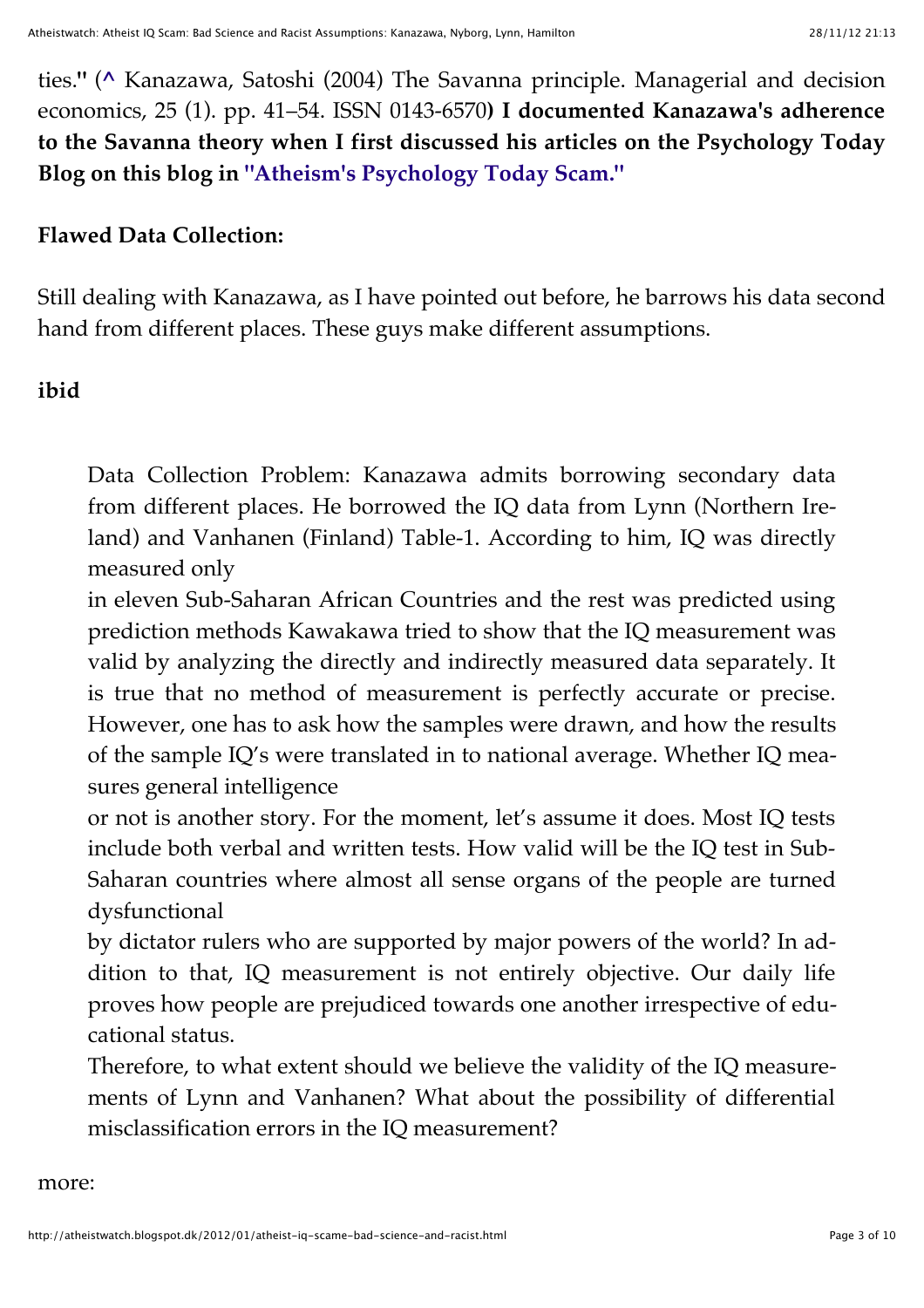Intentional insult or lack of common sense? We understand Kanazawa borrowed the data from others. However, he failed to relate the computer generated data (table-I) to the objective reality on the ground. Whether it valid or not, here is one way of classifying mental retardation based on IQ. Table-2. Table 2. Welchler Adult Intelligence Scale Class IQ

Profound Below 20 Sever 20-34 Moderate 35-49 Mild 50-69 Borderline 70-79

Kanazawa provided only the mean IQ. I did not find any of the other measures of dispersion. If you look at the average IQ of most Sub-Saharan Counties most of them lie below 72. Table-1 That means majority of the Sub-Saharan

Country people are suffering from profound, sever, moderate, mild and borderline mental retardation. Is that so? I wonder how Africans' build up the Pyramids of Egypt, the Castle of Aksume and Fasiledus, the monasteries of Lalibela

and Lake Tana in Ethiopia. I wonder how this mentally retarded brain developed the Ethiopian alphabet and the Ethiopian Calendar! It looks Kanazawa is excited just because the computer provided him with profoundly flawed thicker effect estimates and smaller p-values. It is obvious that these statistical measures are just a bit part of causalassociation. The Confounding Problem: For those of you who are not familiar with confounding variable, in simple terms, it is a

factor the affects the outcome of interest. For a variable to be a confounder, it hast to be related to both the independent variable (in this case IQ) and the dependent variable (in this case life expectancy). It looks that Kanazawa is obsessed

only with GDP, IQ and economic inequality. What about other factors, which are related to both IQ (whatever it may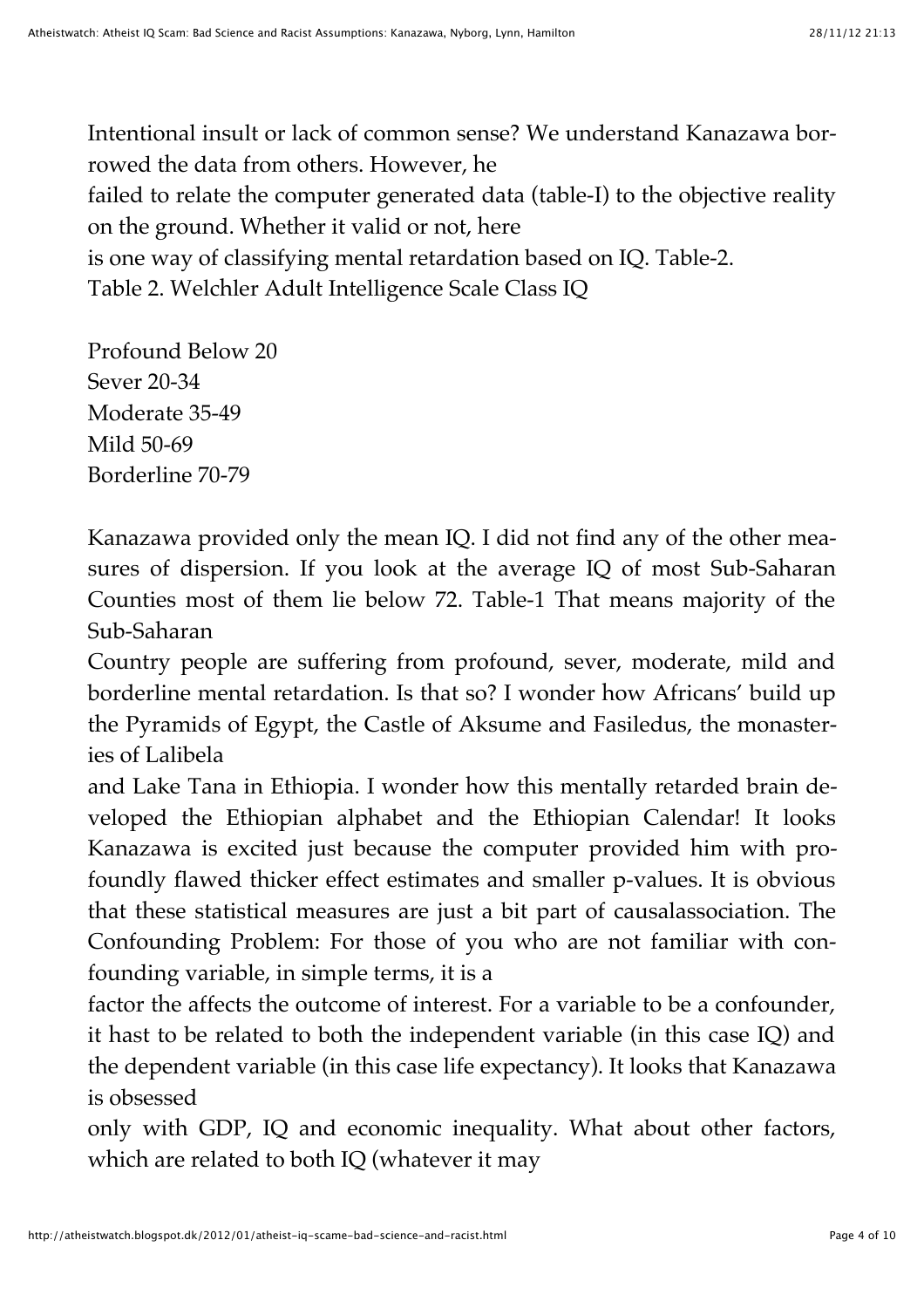be) and life expectancy? All sorts of disease conditions, cultures, traditions, not to mention, lack of freedom of speech, the scars of colonialism, slavery and other inhuman atrocities that Africans experienced for centuries? Flaws in the Discussion: Kanazawa stated in his discussion "… there appears little that education can to do

significantly with the general intelligence of the population." Even if we assume we have clear definition of general intelligence, can any one buy this argument? When they test for IQ, don't they ask for words? Don't they ask to write something or play certain kinds of games? Are not these things something we acquire through learning? In fact IQ directly measures (if it measures any thing at all) what we have already learned not what you are going to learn in the

future.

Conclusion: Kanazawa immersed himself in the ocean of shaky psychological theories. He started from unsettled definitions. He asked a eugenic question. Then he borrowed invalid measurements and tried to answer his question. He ignored confounding factors in the design and analysis stage. Therefore, the results of his study can be explained only with one word: bias!

Other criticisms along these same lines, that data is all second hand and some is not really the finds made form actual IQ tests. The book is based upon a limited number of studies. Other sources gathering data first hand have made mistakes. There are not very many such studies and some of the data is not really from IQ tsts but from estimates based upon surrounding nations. Since Kanazawa doesn't use first hand data,it's important to know that the major sources of such data are also criticized. one such source is a book *[IQ and the Wealth of Nations.](http://books.google.com/books?id=KQ4rLiAbHQQC)* This is a work by Richard Lynn, whose data Kanazawa uses and who co-author with Nybrog and Hamilton in their IQ scam. [Tatu Vanhanen,](http://en.wikipedia.org/wiki/Tatu_Vanhanen) at University of Finland is Lynn's co-author.

Book Review in *[Heredity](http://www.nature.com/hdy/journal/v92/n4/full/6800418a.html)* (2004) **92,** 359–360.

> This book starts with the 'hypothesis' that differences in IQ are (partly) responsible for differences in national wealth around the world. It ends with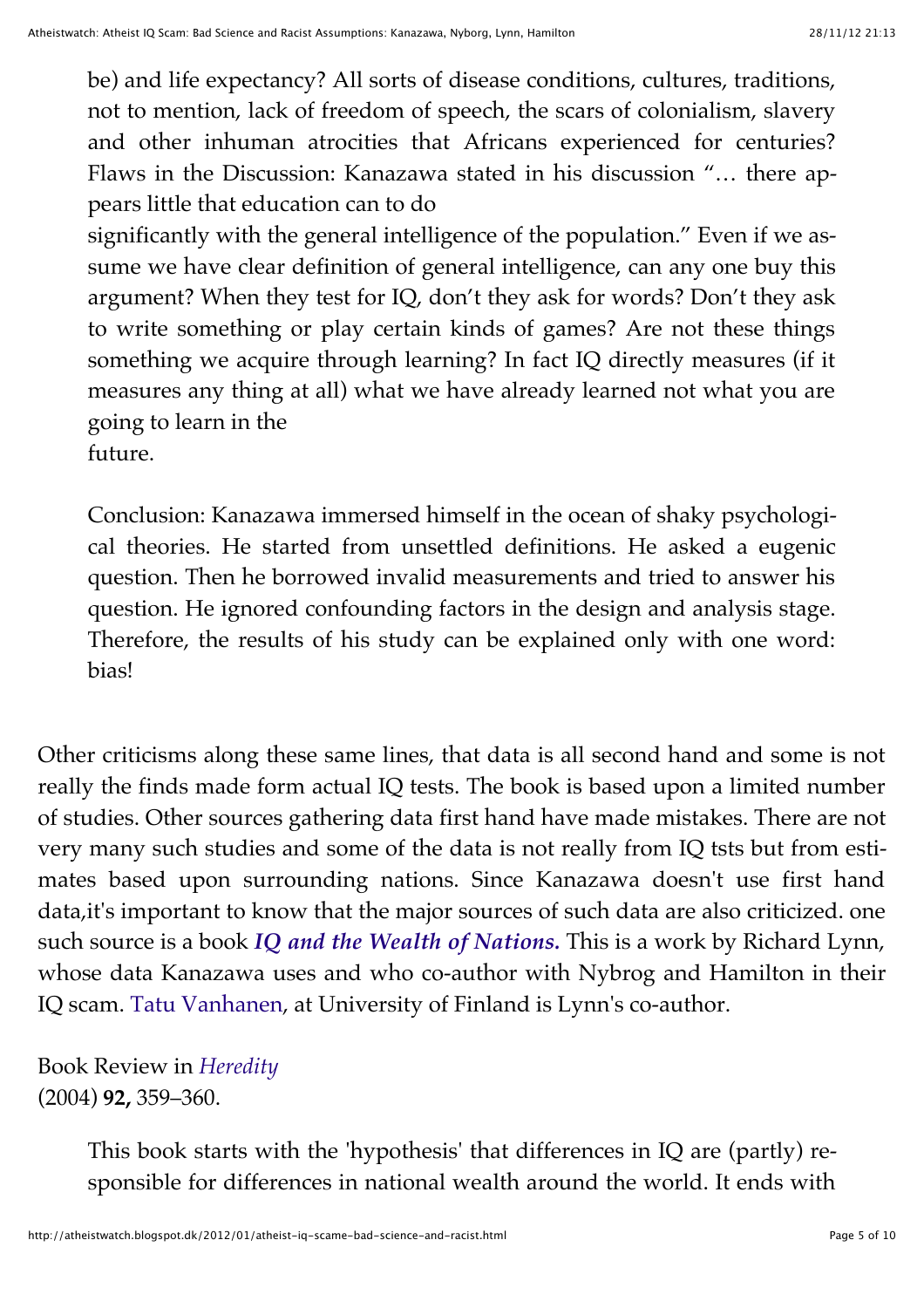the claim that the gap between rich and poor 'will be impossible to eradicate' (p 195). In between is a remarkable creation and moulding of data to show the statistical correlation the hypothesis requires. But there is circularity in the whole exercise.

As the authors acknowledge, national wealth reflects industrial development, which requires an ever-expanding middle class, and IQ scores simply reflect middle class membership. It is a widespread error to treat IQs as values on a simple biometric trait, as these authors do. There is no scientific basis for it. The Parisian Alfred Binet originally devised the IQ test to screen children for educational difficulties, and made clear its conceptual foundations: 'Psychologists do not measure...we classify', he said (quoted by [Zenderland, 1998,](http://www.nature.com/hdy/journal/v92/n4/full/6800418a.html#bib6) p 96). This is because IQ tests are not constructed on the basis of any scientific model of intelligence: they are simply created (by statistical manipulation of item content) to identify individuals who have already been deemed to be 'intelligent' by other, more subjective, criteria. Test items are devised impressionistically by middle class psychologists and simply mimic psycholinguistic structures of schooling and middle class (eg clerical/administrative) occupations. This cultural embedding is as much true of the (superficially concealed) structures in nonverbal tests like Raven's Matrices, as of those requiring little more than simple factual knowledge (see [Richardson \(2002\)](http://www.nature.com/hdy/journal/v92/n4/full/6800418a.html#bib5) for review). Test performance also requires certain class-related affective dispositions such as self-confidence and self-efficacy beliefs, and even status consciousness (Lovaglia *et al*, [2002\). Of course, test preparation is much assisted by the more active en](http://www.nature.com/hdy/journal/v92/n4/full/6800418a.html#bib4)couragement for school learning found in middle class homes.

Good IQ scores thus simply reflect the educational aspirations and the cognitive, linguistic, and affective dispositions that go with middle class background. They have been shown to be quite unrelated to the truly complex cognition demanded in everyday social and practical tasks. Perhaps, the best evidence for this is the so-called 'Flynn effect'. This refers to the huge secular increases in average IQ test performances over many decades in all countries where records are available. Scarcely mentioned in this book, because fatal to its basic thesis (see below), and baffling psychologists who still think of the IQ as a biometric test, it simply reflects the rapid expansion of the middle classes, and their associated psycho-linguistic/affective dis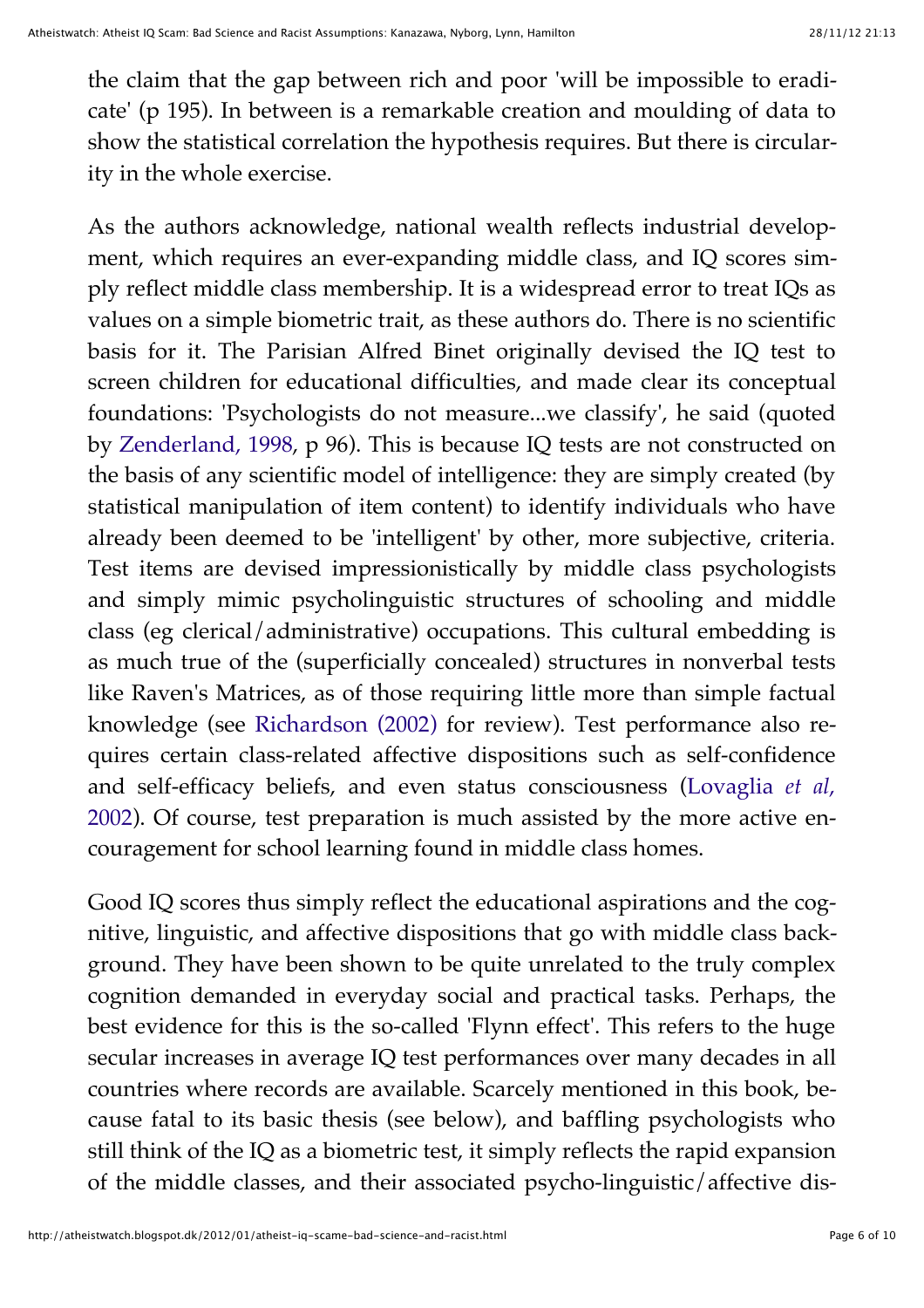positions. It is not a reflection of increased mental ability as such, as Flynn agrees.

In other words all they are really measuring is the size of the middle class, the rapidity of industrial development, and some sort of collective aspiration. One might be suspicious merely by considering the difference between testing an individual for intelligence (mental maturity) and trying to translate that into a national average. What they are not doing is averaging IQ tests of every person in that coutnry in a standardized set of data the reflect the same assumptions about intelligence. It's a creative construct that lends itself all too well to ideology and manipulation.



## **Kanazawa**

## **Kanazawa's career Plagued by Radical Ideas**

Kanazawa is a reader in management at the London School of Economics, he has set him about the task of doing battle with what he calls "political correctness." He bases his theoretical orientation in evolutionary psychology. Meaning, behind his assumptions lurk the dragon of sociology biology, so we should suspect a link to the "Bell Curve" sort of thinking. LSE has forbig him to publish in non peer reviewed sources for a year as a result of the controversy surrounding his work.[\(BBC News London,](http://www.bbc.co.uk/news/uk-england-london-14945110) 16 September 2011 Last updated at 06:41 ET "LSE Lecturer Dr. Satoshi Kanazowa Tells of Race Blog Regret"). He was fired Psychology Today for the Blog (which I criticized on Atheistwatch) "psychology today," it was Savanna principle primarily that got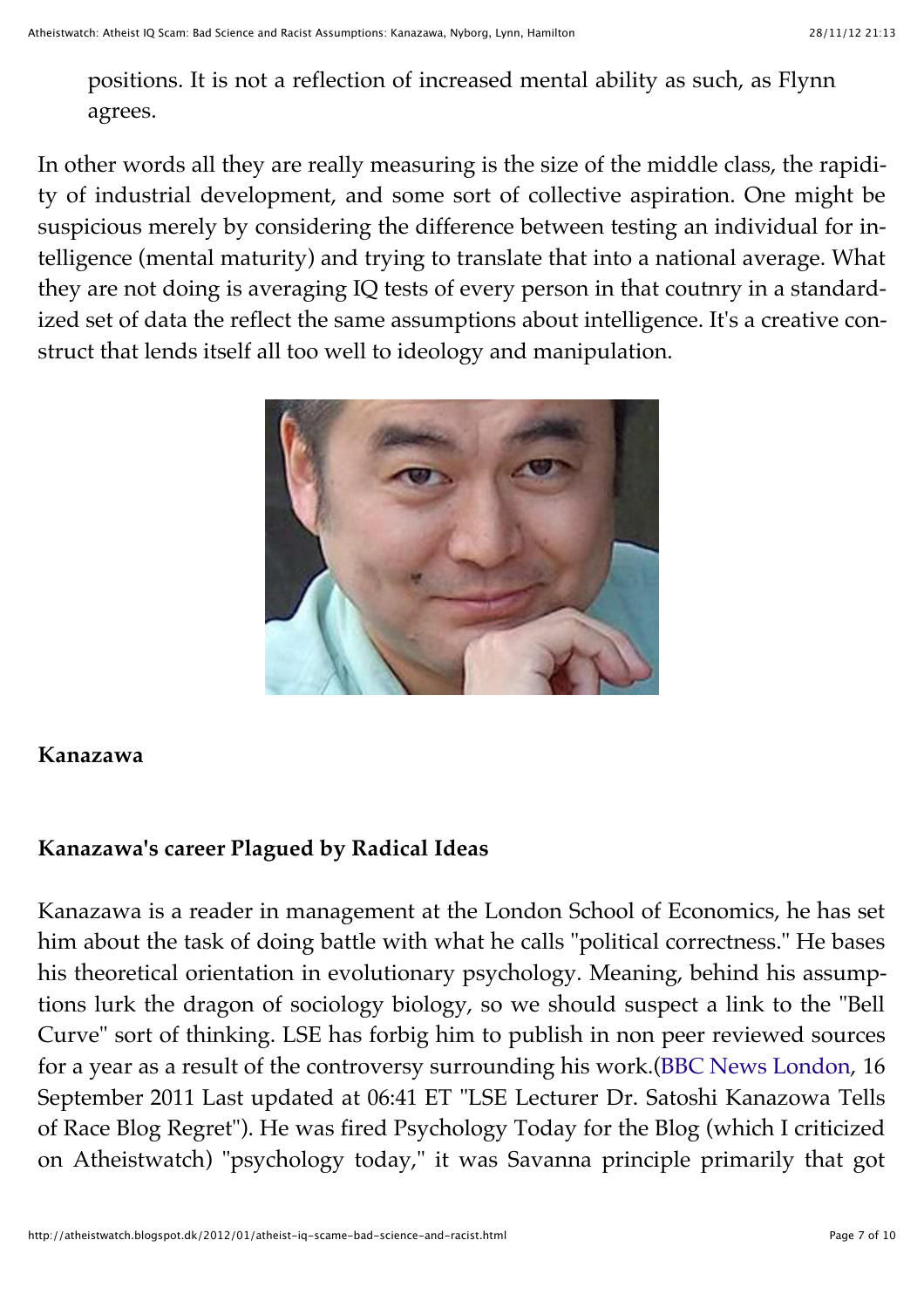him the sack [\(Colorofchagne.org, changing the color of Democracy June 1, 211\).](http://www.colorofchange.org/press/releases/2011/6/1/psychology-today-agrees-to-remove-controversial-au/)

## **Nyborg Racist Connection**

Andrew Brown in the American Guardian [\(Andrew Brown's Blog\)](http://www.guardian.co.uk/commentisfree/andrewbrown/2008/dec/19/religion-iq-atheism) demonstates the racist background of the atheist assumptions.

So I did a little digging around. I [downloaded the paper](http://bit.ly/38HT), which costs, alas, \$37.50 with VAT, and read it carefully through. It turns out that Nyborg is an enthusiast for scientific racism. It's not just believers who are more stupid, in his world: it's black people and women, too. In a collaboration with Richard Lynn of the University of Ulster, he measured religiosity against IQ in 137 countries, and concluded that low IQ countries always had higher [rates of religion. It's not religion that makes you stupid, he told a Christian](http://politiken.dk/videnskab/article528956.ece) paper at the time: but if you live in a very religious country, you are very likely to be stupid. And of course the correlation of religion and poverty is in global terms very clear, while the most religious continent of all is Africa.

In [the paper under review,](http://bit.ly/38HT) he writes,

The ultimate causal level presumes that geographically separated peoples were subjected to different evolutionary pressures over extended time-periods. **Those living under the hardest of evolutionary pressures, in cold or arctic areas**, were gradually and over many generations selected for enhanced g (for details of the Climate Theory, see Lynn, 2006; Rushton, 2000). **They had to replace ancient pre-rational supernatural beliefs with more effective rational approaches** in order to survive under the harsh conditions given. **People living in warm or tropical areas enjoyed in general more relaxed selective conditions, and low g individuals were not severely punished, as their survival was not seriously compromised by uncritical reference to ancient supernatural thinking, irrational beliefs in souls, invisible worlds, Gods, forces, angels, devils, hell, or holy spirits.** A contemporary belief that supernatural forces control behavior, feelings and thinking is accordingly seen as a reminiscence of pre-historic ani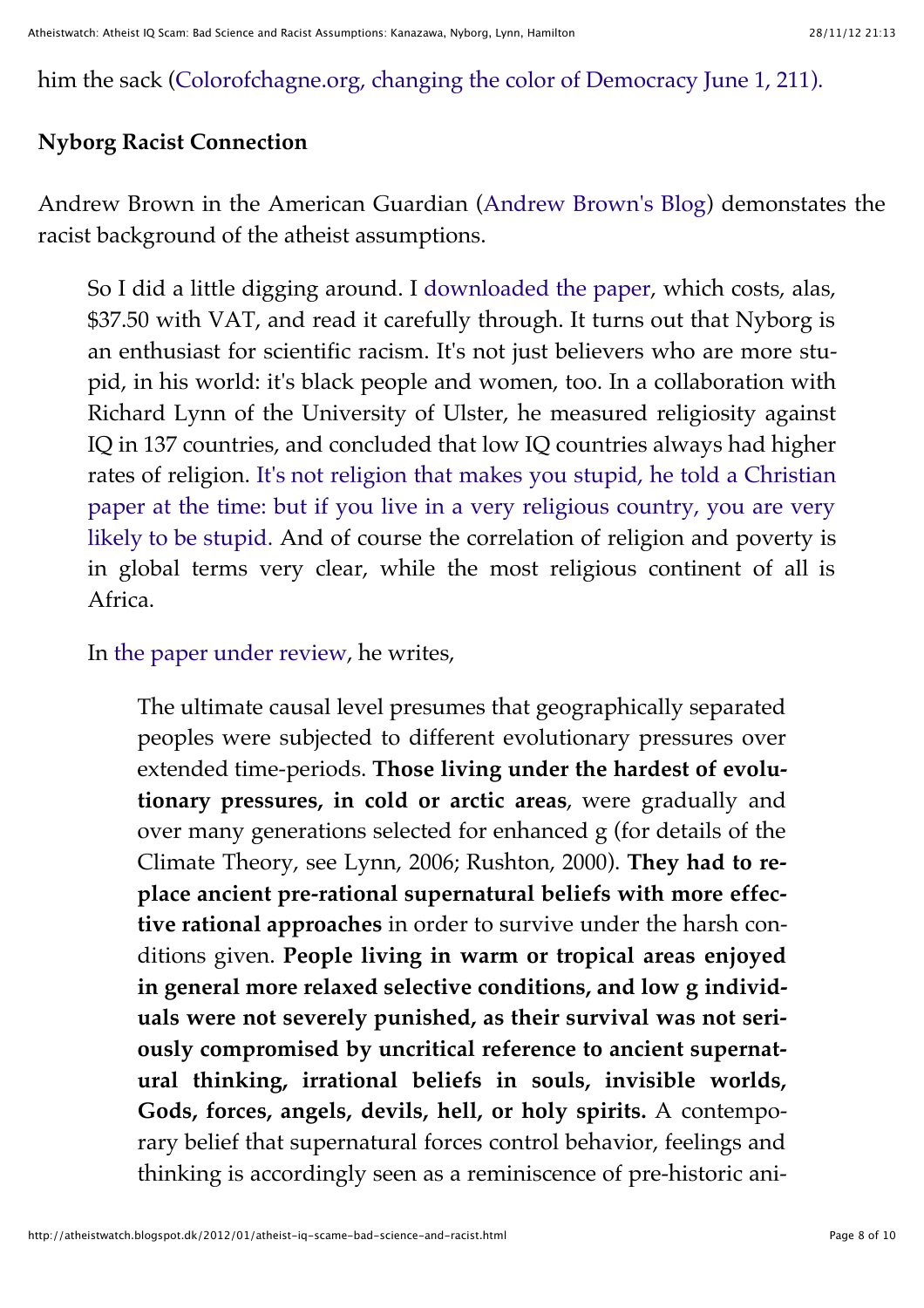mism and magical thinking.

Oops!

(In case anyone is tempted to take this seriously, it's worth pointing out that one of the most demographically successful populations in human history were the New England puritans, many of them descendants of Vikings, who managed to combine life in a very cold climate with fervent religiosity.)

But Nyborg is entirely serious. He argues – in the spirit of Murray and Herrnstein's Bell Curve – that intelligence is IQ; IQ is biological, and biology is destiny:

(Brown quoting Nyborg)

**High g individuals will gravitate towards atheism or science**, will discard supernatural phenomena, and will learn fast and prosper. Average g individuals will find one of several moderate liberal denominations more to their taste, will display average learning, and will accordingly assume an intermediate socio-economic standing. Low g individuals will to submit to one of the many dogmatic denominations, will be slow learners, and will attain a low socio-economic status that accord with their limited cognitive

complexity and closed mind. Variations in disbelief, denominational complexity, educability and income are accordingly expected to follow from essentially heritable g differences, and to manifest themselves as today's mainly biologically brain based religious class differences.

By now I imagine that you are recoiling from these ideas. The belief that religion can simply be explained by stupidity suddenly looks a lot less attractive when it is presented scientifically by an intelligent man who also believes that poverty, too, can be explained by stupidity, and stupidity in its turn by race.